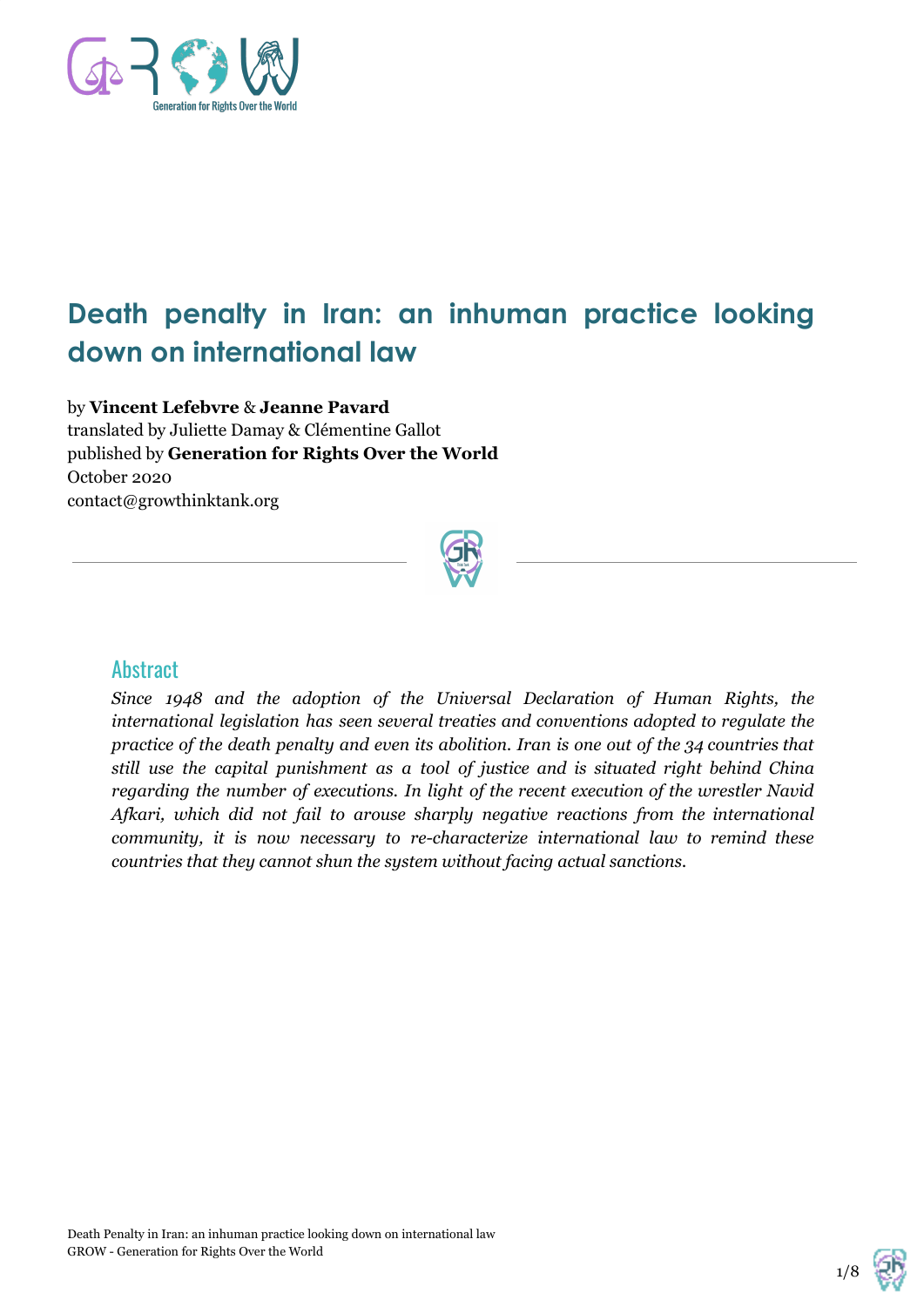

Over the last twenty years, a clear trend emerged worldwide in reducing the practice of death penalty. Officially, 108 states have abolished the capital punishment over all crimes, 7 have abolished it for common law crime<sup>1</sup>, and 49 states are currently respecting a moratorium<sup>2</sup> on executions in law or fact. Even if more than two-third of world countries have abolished it in law or practice, capital punishment is still an ongoing practice in more than 35 states<sup>3</sup>. It includes countries such as China, the United States of America or the Islamic Republic of Iran, the latter being among the states which uses this sanction the most in practice. The problem also lies around the fact that the justifications for the condemnations are vague and questionable, based on the fact that the Iranian judiciary system is biased and lacks transparency.

## Death penalty in Iran: a tangible reality

On the 12th of September 2020, all eyes were on Iran, which was seriously shamed on the world stage due to its arbitrary practice of the death penalty. On this day, the 27-year-old wrestler Navid Afkari was executed over the murder of an officer during a wave of anti-government protests back in 2018. Reactions quickly poured in on social media as well as from states' officials and international organisations. The EU spokesperson expressed its disagreement over this event in reminding that the EU is opposed to the death penalty under all circumstances and in every case without exception, while insisting on the cruelty of that sanction which strongly denies human dignity<sup>4</sup>.

According to Karem Mousavi, the prosecutor general of the Fars province, the capital punishment would have been applied "in regard to the insistence of the victim's family". However, the condemnation of N. Afkari was still the subject of controversies due to the release of information asserting that the wrestler was tortured into making a confession. Indeed, he even declared in a vocal message recorded in prison: "If I am executed, I want you to know that an innocent person fought with all his strength to be heard, and was still executed"<sup>5</sup>.

N. Afkari's two brothers, Vahid and Habib, were also sentenced to 56 years and 24 years of prison as well as 74 lashes each for the same homicide case. It would seem that the two brothers also have been subjected to poor treatments and a speedy trial. The United Nations, Amnesty International and the



<sup>1</sup> A common law offence is a criminal offence in the sense that it is prohibited by a legislative or regulatory text.

<sup>&</sup>lt;sup>2</sup> A moratorium is a legal term which designates the decision to grant a standstill or a voluntary suspension of an action. A moratorium is considered *de facto* if it cancels an execution that is on hold for at least ten years, and is considered "in law" if it results from a judicial decision.

<sup>3</sup> Vie Publique. (2018). *La peine de mort dans le monde.* [online] Available at:

[https://www.vie-publique.fr/eclairage/19492-la-peine-de-mort-dans-le-monde#:~:text=%C3%80%20ce%20jour%2C%20selon](https://www.vie-publique.fr/eclairage/19492-la-peine-de-mort-dans-le-monde#:~:text=%C3%80%20ce%20jour%2C%20selon%20le,soit%20144%20pays%20au%20total) [%20le,soit%20144%20pays%20au%20total](https://www.vie-publique.fr/eclairage/19492-la-peine-de-mort-dans-le-monde#:~:text=%C3%80%20ce%20jour%2C%20selon%20le,soit%20144%20pays%20au%20total) [Accessed 26 Sept. 2020].

<sup>4</sup> Union Européenne. (2020). *Iran : déclaration du porte-parole concernant l'exécution de Navid Afkari.* [online] Available at: [https://eeas.europa.eu/delegations/niger/85387/iran-d%C3%A9claration-du-porte-parole-concernant-lex%C3%A9cution-de-n](https://eeas.europa.eu/delegations/niger/85387/iran-d%C3%A9claration-du-porte-parole-concernant-lex%C3%A9cution-de-navid-afkari_fr) [avid-afkari\\_fr](https://eeas.europa.eu/delegations/niger/85387/iran-d%C3%A9claration-du-porte-parole-concernant-lex%C3%A9cution-de-navid-afkari_fr) [Accessed 26 Sept. 2020].

<sup>5</sup> Amnesty International. (2020). *Iran. L'exécution en secret du lutteur Navid Afkari est une "parodie de justice".* [online] Available at:

<https://www.amnesty.org/fr/latest/news/2020/09/iran-secret-execution-of-wrestler-navid-afkari-a-travesty-of-justice/> [Accessed 26 Sept. 2020].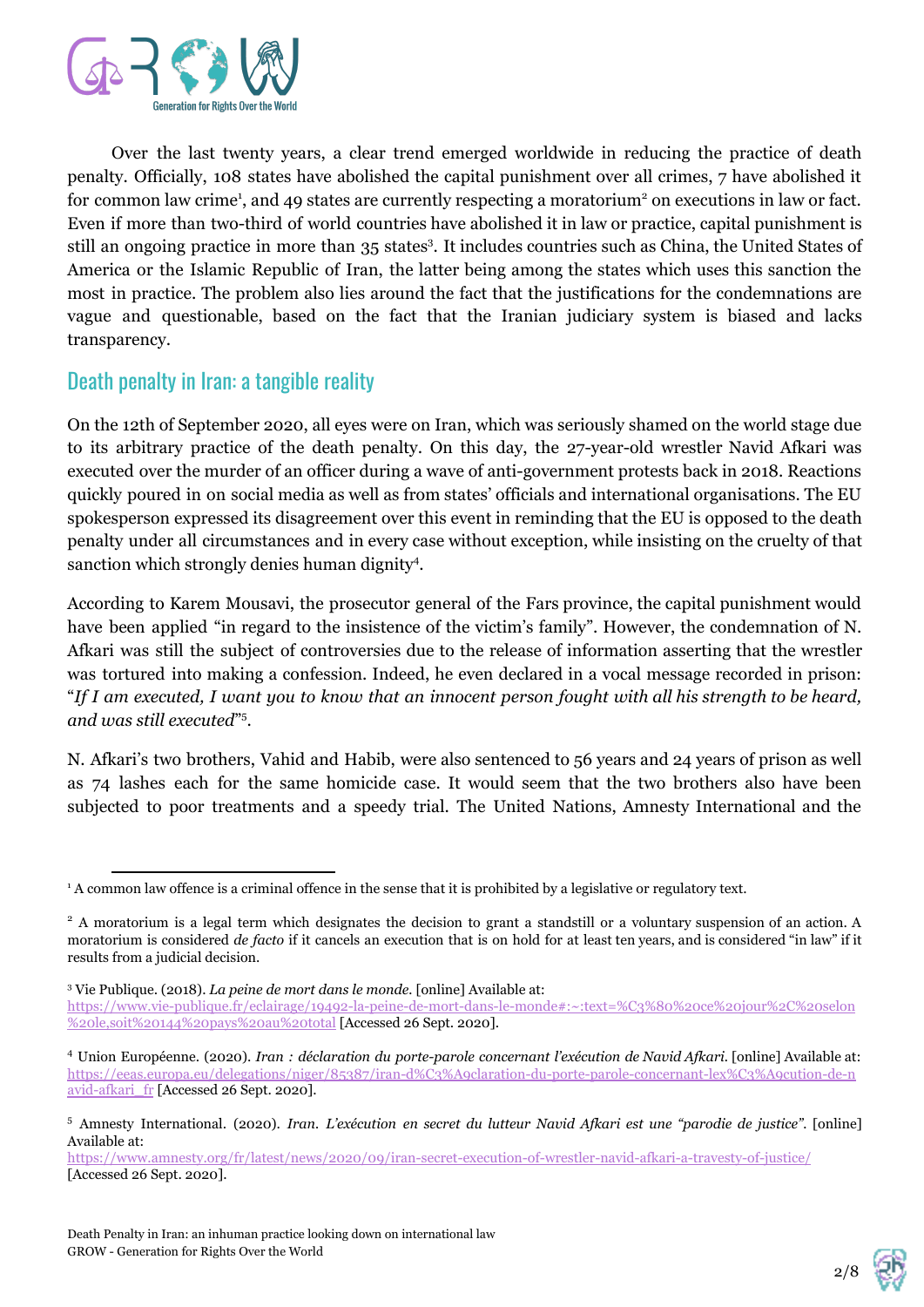

Advocates for Human Rights have all denounced these hasty and secret decisions that totally disregard the most fundamental human rights.

The execution of Navid Afkari is unfortunately not a one-time incident. Iran is indeed one out of the 34 countries that still exercise capital punishment. It is notably one of the countries with the highest number of executions, situated right behind China. According to Amnesty International, at least 251 executions took place in Iran in 2019, while only 196 of them were for people accused of murder<sup>6</sup>. 13 of these executions were even held in public with the aim of deterring new infractions, but the underlying goal is also to sow terror and prevent potential riots. A study from Iran Human Rights<sup>7</sup> even shows that there is a strong correlation between political events and the executions happening in the country. Indeed, the report shows a peak in the use of this practice in the weeks preceding the 9th of July, which is the anniversary date of the students' protest of 1999 and, on the contrary, a strong decrease around the elections<sup>8</sup>.

Finally, Iran is also one of the leaders in terms of execution of persons who were minors at the time of the alleged crime. Each year there are several juvenile executions; seven in 2018, four in 2019 and already two in 2020<sup>9</sup>. Yet, the international community agrees over the fact that applying capital punishment to minors is a barbaric act which violates the most fundamental human rights.

## The Iranian Penal Code: an opaque and cruel judicial system

The Islamic Republic of Iran does not have a penal code in the French sense of the term, but rather a set of texts that determine the procedures to be followed by magistrates. Islamic penal laws are divided into two parts; the Islamic Criminal Code, which is based on Sharia laws and serves as a legislative basis, and the Majlis, a code of penal procedure voted by the Iranian Parliament.

While murder remains the principal crime punishable by capital sentence, Iran provides for an extensive application of the death penalty, meaning that many other charges are punishable by death. The death penalty is thus incurred for drug trafficking according to certain criteria, but also in the case of homosexual relations, even consensual, or for acts qualified as political rebellion. For example, the crime of *moharebeh* (enmity towards Allah) is used to prosecute and sentence political opponents to death under the guise of a religious crime.

The types of courts, procedures and the number of investigating magistrates vary according to the type of crime. In the case of homicides, five magistrates intervene in the first instance, followed by five others in



<sup>6</sup> Amnesty International. (2019). *En Iran.* [online] Available at:<https://www.amnistiepdm.org/en-iran.html>[Accessed 26 Sept. 2020].

<sup>7</sup> Iran Human Watch is an impartial and politically independent organization aimed at defending human rights and is based in Oslo in Norway. Its main goal is to create an abolitionist movement in Iran to raise awareness on the wrongdoings of the death penalty.

<sup>8</sup> Iran Human Rights. (2013). *Relashionship between political events and the death penalty trends in Iran.* [online] Available at: <https://iranhr.net/en/articles/982/> [Accessed 26 Sept. 2020].

<sup>9</sup> La peine de mort dans le monde. (2020). *La peine de mort et les mineurs, homosexuels et apostats.* [online] Available at: <https://peine-de-mort.net/mineurs.php> [Accessed 26 Sept. 2020].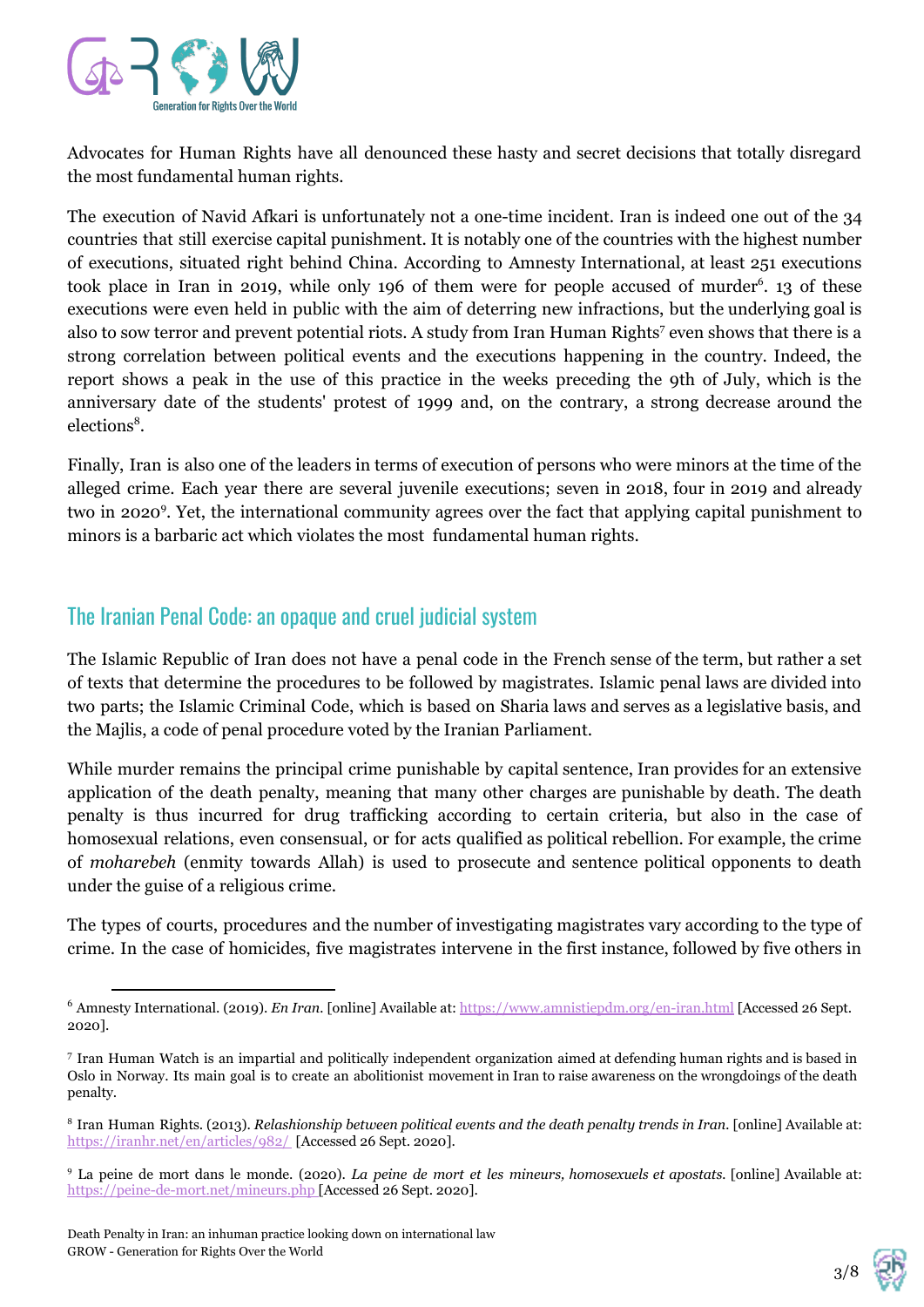

cassation, while only four magistrates investigate the case of the accused of political crimes. Magistrates also profit from great freedom of action, and the possibilities for appeal are extremely limited. A judge may therefore pronounce a death sentence hastily, by simply following his or her enlightened opinion. This explains why many executions took place only a few weeks after the arrest of the accused, as in the case of Navid Afkari.

Under Iran's Islamic Penal Code, boys over 15 lunar years old and girls over nine lunar years old guilty of violent crimes or certain other crimes punishable by death penalty may be sentenced to death on the same basis as adults. These executions are considered to be cases of *qesâs* (reparations) rather than *edam* (executions), making them justifiable according to the Iranian authorities. Fortunately, the work of human rights activists has enabled modifications to the new Iranian Penal Code voted in 2012, requiring that the judge's opinion be subject to the presence of clear evidence in the file of the accused, and granting the possibility to seek the opinion of a doctor regarding the maturity of the accused.

However, it is difficult to access reliable information and data on the judicial reality in Iran. There is no evidence that the improvements described above are actually being implemented, as procedures remain unclear and the authorities minimise the scale of executions. Furthermore, the media are controlled by the government, and journalists reporting on the death penalty risk dismissal. According to numerous testimonies collected over the years, it is nevertheless certain that detainees awaiting trial are regularly victims of torture and ill-treatment<sup>10</sup>. The presumption of innocence is rarely respected and confessions obtained under duress are systematically withheld.

## Iran between elusion and negation of international law

From the point of view of international law, Iran has not signed the Second International Protocol on Civil and Political Rights of 15 December 1989, aiming at the abolition of the death penalty<sup>11</sup>. The country is therefore legally entitled to apply the death penalty. However, having ratified<sup>12</sup> the International Covenant on Civil and Political Rights (ICCPR) in force since 23 March 1976, Iran is required to comply with certain regulations on the practice of the death penalty. These are detailed in Article 6 of the ICCPR. Paragraph 1<sup>13</sup> of this article makes it clear that an individual cannot be "arbitrarily" deprived of his or her life. The second paragraph specifies that:

"In countries which have not abolished the death penalty, sentence of death may be imposed only for the most serious crimes in accordance with the law in force at the time of the commission of the crime and *not contrary to the provisions of the present Covenant and to the Convention on the Prevention and*



<sup>10</sup> ADENA, N. (2019). 40 years of torture - Report on torture in Iran. *irannewswire.org.* [online] 11 Jan. 2019. Available at: <https://irannewswire.org/40-years-of-torture-in-iran-report/>[Accessed 26 Sept. 2020].

<sup>11</sup> Article 1 of the Second International Protocol on Civil and Political Rights abolishes the death penalty, stating that *"1. No one* within the jurisdiction of a State Party to the present Protocol shall be executed. 2. Each State Party shall take all necessary *measures to abolish the death penalty within its jurisdiction."*

 $12$  On 24 June 1975, Iran ratified the International Covenant on Civil and Political Rights.

<sup>13</sup> *"1. Every human being has the inherent right to life. This right shall be protected by law. No one shall be arbitrarily deprived of his life".*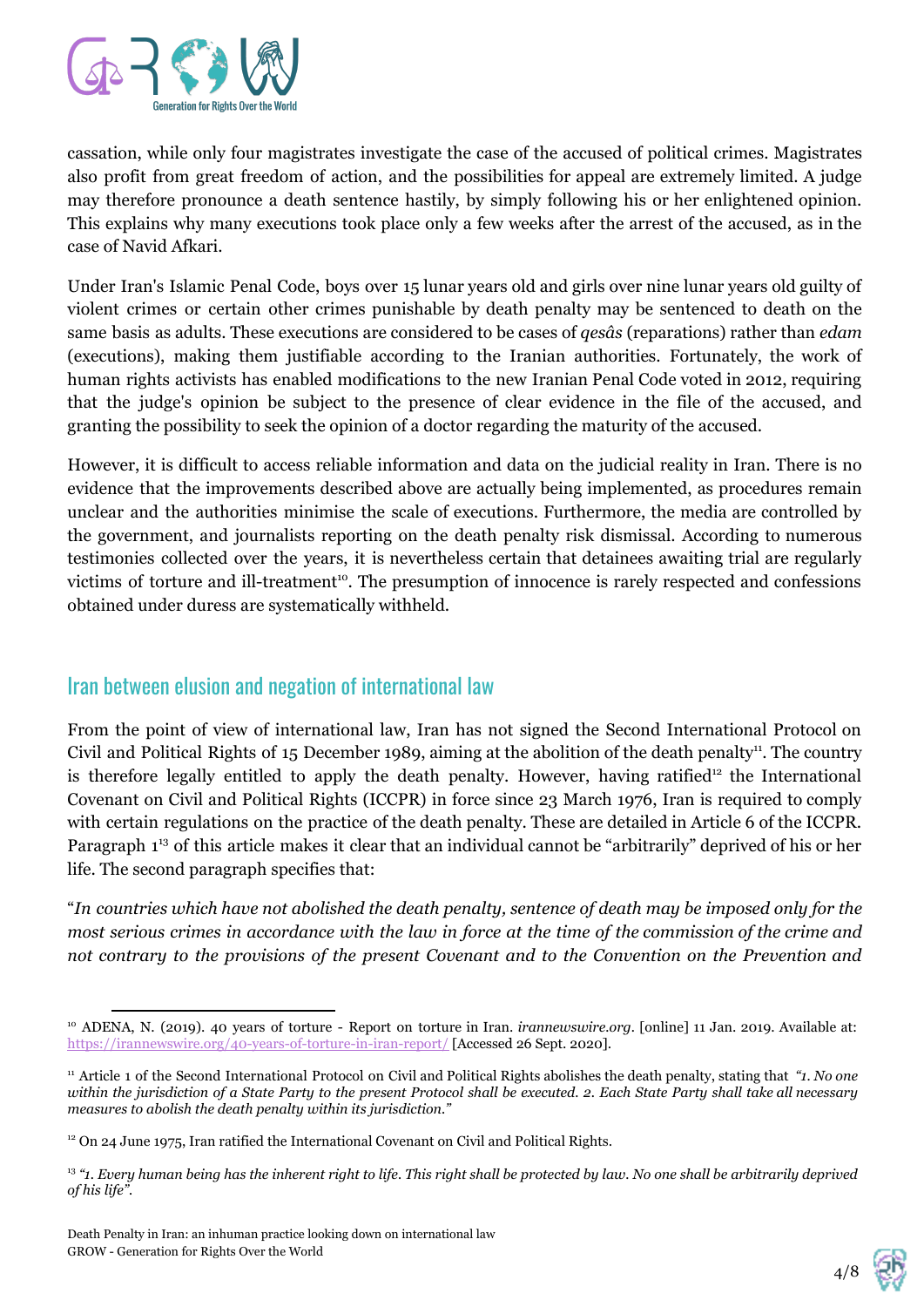

*Punishment of the Crime of Genocide. This penalty can only be carried out pursuant to a final judgement rendered by a competent court .*" *14*

This article resonates at a time when the execution of Navid Afkari follows confessions obtained under torture. The wrestler has seen his right to a fair and just trial under Article 6 (2) be withdrawn from him, if it is at all possible in a judicial system as little transparent as the Iranian one.

The methods used by Iran to obtain recognition of the wrestler's alleged acts are more than morally reprehensible as they constitute a violation of Article 7 of the ICCPR, which states that "*No one should be subjected to torture or to cruel, inhuman or degrading treatment or punishment.*" <sup>15</sup> Taken verbatim from Article 5 of the Universal Declaration of Human Rights (UDHR), adopted on 10 December 1948, this article puts an end to the practice of torture in all States Parties to the treaty. Iran had voted in favour of this declaration without, however, going to the end of its process, by not signing ultimately. By ratifying the ICCPR, Iran accepts the terms of Article 5 of the UDHR. As a result, the use of torture against Navid Afkari is reprehensible in the eyes of international law and, more generally, by the international community, which is the guarantor of the respect of international law.

In addition, as stated in Article 14, paragraph 2 of the same international covenant<sup>16</sup>, the principle of the presumption of innocence applies to all pending (non-)conviction in accordance with the law. While torture is immoral and cruel, its use on an innocent individual should convince even the most ardent proponent of its use that it is inherently inhuman.

Iran has also ratified the International Convention on the Rights of the Child (CRC). The country is therefore legally obliged to consider the under-18 years old as minors because they are children under international law. Accordingly, no person below 18 years of age at the time of the offence may be sentenced to death under Article  $37(1)^{17}$  of the CRC and Article  $6(5)^{18}$  of the ICCPR. Once again, by condemning many of its minors to death, Iran illustrates its unwillingness to apply the law that the country has imposed on itself. Indeed, the ratification of an international treaty requires a vote of the Parliament and thus induces a State will to tend towards a fairer law and practice of it, although the reality is quite different. By its actions, Iran denies the very existence of international law which the country has voluntarily committed itself to respect and to include in its practice of law at the domestic level. Torture and the death penalty are just two examples of the many human rights violations taking place in Iran and disregarding international law.



<sup>&</sup>lt;sup>14</sup> In line with Article 14 of the ICCPR, this tribunal has to be "independent and impartial" and should fairly hear the case of the accused.

<sup>&</sup>lt;sup>15</sup> On 13 July 1994, Iran ratified the Convention on the Rights of the Child.

 $^{16}$  "2. Everyone charged with a criminal offence shall have the right to be presumed innocent until proved guilty according to *law"*

 $17$  "1. No child shall be subjected to torture or other cruel, inhuman or degrading treatment or punishment. Neither capital punishment nor life imprisonment without possibility of release shall be imposed for offences committed by persons below *eighteen years of age"*

<sup>18</sup> *"Sentence of death shall not be imposed for crimes committed by persons below eighteen years of age and shall not be carried out on pregnant women."*

Death Penalty in Iran: an inhuman practice looking down on international law GROW - Generation for Rights Over the World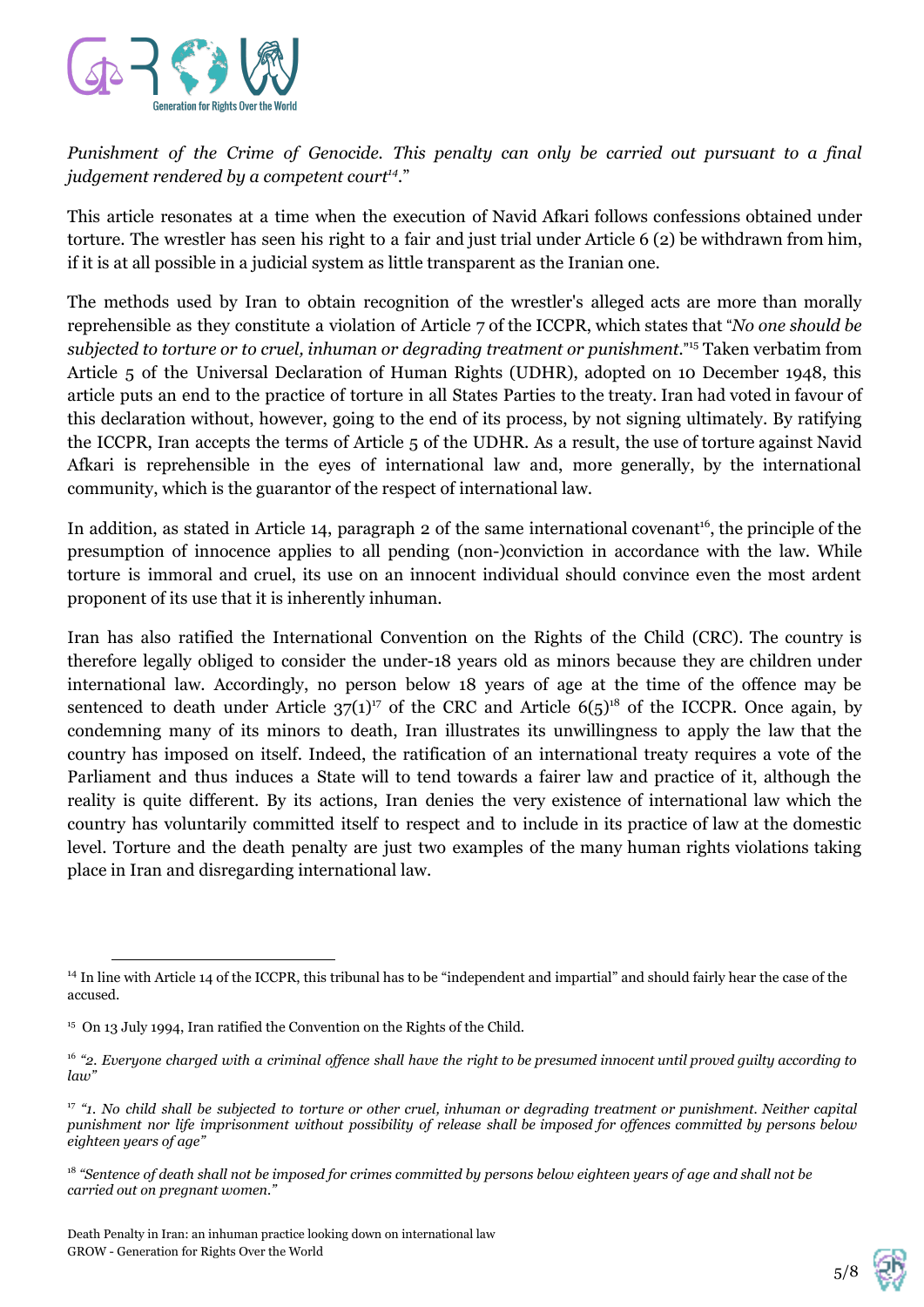

#### Conclusion

If the application of the death penalty is clearly an archaic and inhuman practice, it is also totally ineffective to deter crimes. Numerous studies show that the application of capital punishment is only encouraging a vicious circle of violence, since the states who still apply it as a judiciary sanction still have a criminal rate much higher than states who abolished it. For example, in Canada, the homicide rate dropped by 52% since the abolishment of the death penalty in 1976<sup>19</sup>. It has never been proven that the death penalty is more dissuasive than imprisonment, especially since it creates a lot of difficulties such as the irreversibility of the sentence in the case of a miscarriage of justice, or its arbitrary application that is often discriminatory. There is no perfect judiciary system, which means that countries still using the capital punishment face the risk of killing innocent people.

At last, it is now clear that we have much more effective alternatives that do not involve the death of the accused to punish criminality. Investing in mechanisms of protection, correction and rehabilitation remain the best chances to reduce recidivism. It is now time for countries like Iran, China or the United States of America to listen to the arguments of abolitionist movement and stop using capital punishment as an instrument for justice. Moreover, it is important to note that this also involves the responsibility of the international community to condemn and punish such behaviours since it comes from countries having accepted the legal authority of the UN.



<sup>19</sup> Alter Justice. (2019). *La peine de mort : un aperçu de justice dans le monde et au Canada.* [online] Available at: [https://www.alterjustice.org/dossiers/statistiques/peine\\_de\\_mort.html](https://www.alterjustice.org/dossiers/statistiques/peine_de_mort.html) [Accessed 26 Sept. 2020].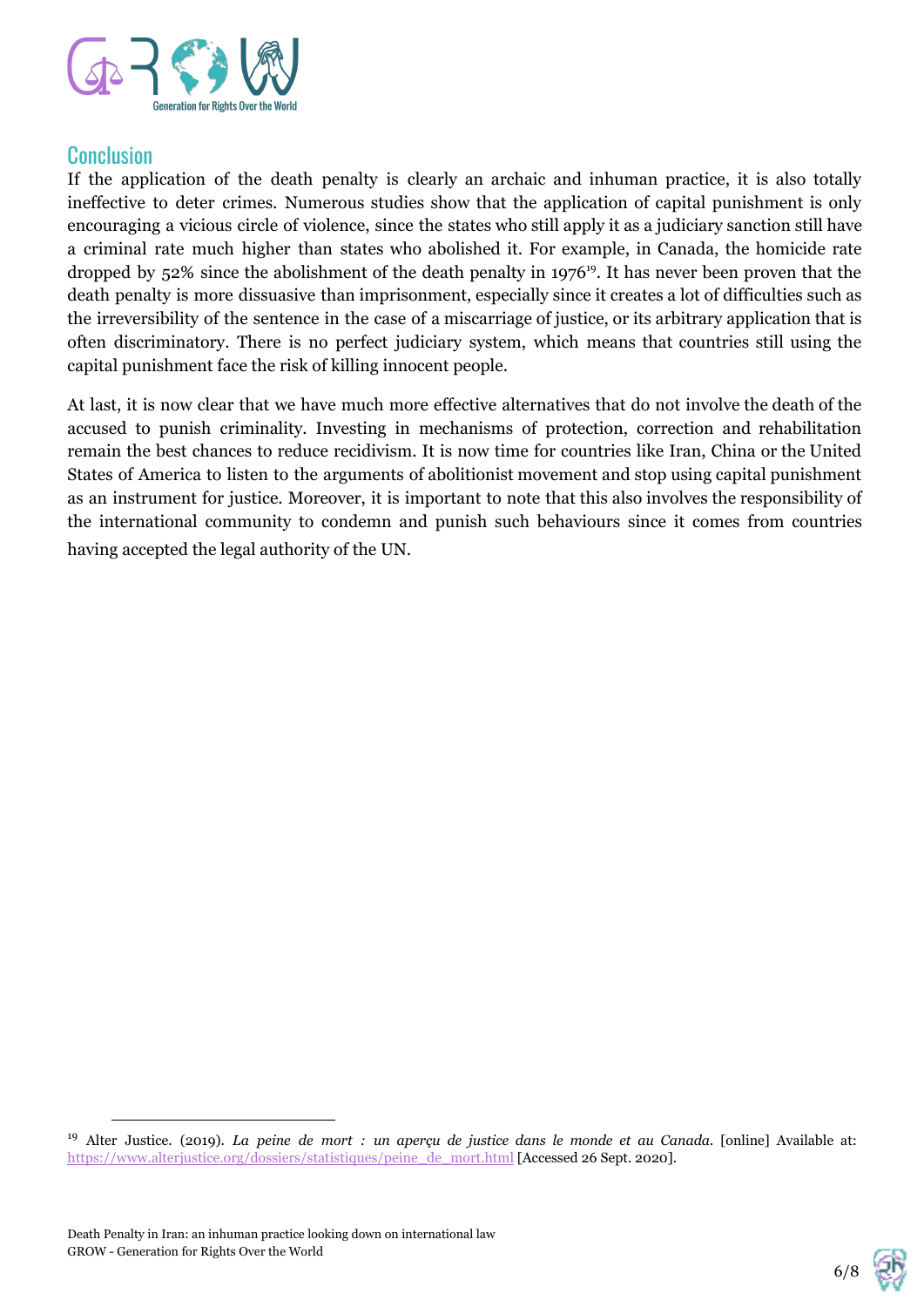

## **REFERENCES**

ADENA, N. (2019). 40 years of torture - Report on torture in Iran. *irannewswire.org.* [online] 11 Jan. 2019. Available at: <https://irannewswire.org/40-years-of-torture-in-iran-report/> [Accessed 26 Sept. 2020].

Haut-Commissariat des Nations unies aux droits de l'homme. (2020). Convention relative aux droits de l'enfant. [online] Available at: <https://www.ohchr.org/FR/ProfessionalInterest/Pages/CRC.aspx> [Accessed 26 Sept. 2020].

Haut-Commissariat des Nations unies aux droits de l'homme. (2020). Deuxième protocole facultatif se rapportant au Pacte international relatif aux droits civils et politiques, visant à abolir la peine de mort. [online] Available at: <https://www.ohchr.org/FR/ProfessionalInterest/Pages/2ndOPCCPR.aspx> [Accessed 26 Sept. 2020].

Haut-Commissariat des Nations unies aux droits de l'homme. (2020). Pacte international relatif aux droits civils et politiques. [online] Available at:

<https://www.ohchr.org/fr/professionalinterest/pages/ccpr.aspx> [Accessed 26 Sept. 2020].

Nations-Unies. (2020). *Déclaration* Universelle des Droits de l'Homme. [online] Available at: <https://www.un.org/fr/universal-declaration-human-rights/> [Accessed 26 Sept. 2020].

Alter Justice. (2019). La peine de mort : un aperçu de justice dans le monde et au Canada*.* [online] Available at: [https://www.alterjustice.org/dossiers/statistiques/peine\\_de\\_mort.html](https://www.alterjustice.org/dossiers/statistiques/peine_de_mort.html) [Accessed 26 Sept. 2020].

Amnesty International. (2018). Iran : une exécution particulièrement cruelle. [online] Available at: <https://www.humanium.org/fr/la-peine-de-mort-contre-les-mineurs-quand-liran-execute-des-enfants/> [Accessed 26 Sept. 2020].

Amnesty International. (2018). La peine de mort en Iran. [online] Available at: [https://www.amnistiepdm.org/uploads/1/2/5/4/12549688/pdm\\_iran\\_2019.pdf](https://www.amnistiepdm.org/uploads/1/2/5/4/12549688/pdm_iran_2019.pdf) [Accessed 26 Sept. 2020].

Amnesty International. (2020). Iran. L'exécution en secret du lutteur Navid Afkari est une "parodie de justice". [online] Available at:

[https://www.amnesty.org/fr/latest/news/2020/09/iran-secret-execution-of-wrestler-navid-afkari-a-trav](https://www.amnesty.org/fr/latest/news/2020/09/iran-secret-execution-of-wrestler-navid-afkari-a-travesty-of-justice/) [esty-of-justice/](https://www.amnesty.org/fr/latest/news/2020/09/iran-secret-execution-of-wrestler-navid-afkari-a-travesty-of-justice/) [Accessed 26 Sept. 2020].

France Diplomatie. (2019). La peine de mort dans le monde. [online] Available at: [https://www.diplomatie.gouv.fr/fr/politique-etrangere-de-la-france/droits-de-l-homme/peine-de-mort/](https://www.diplomatie.gouv.fr/fr/politique-etrangere-de-la-france/droits-de-l-homme/peine-de-mort/la-peine-de-mort-dans-le-monde/) [la-peine-de-mort-dans-le-monde/](https://www.diplomatie.gouv.fr/fr/politique-etrangere-de-la-france/droits-de-l-homme/peine-de-mort/la-peine-de-mort-dans-le-monde/) [Accessed 26 Sept. 2020].

Humanium. (2016). La peine de mort contre les mineurs : quand l'Iran exécute des enfants. [online] Available at:

<https://www.humanium.org/fr/la-peine-de-mort-contre-les-mineurs-quand-liran-execute-des-enfants/> [Accessed 26 Sept. 2020].

Iran Human Rights. (2013). Relashionship between political events and the death penalty trends in Iran. [online] Available at: <https://iranhr.net/en/articles/982/> [Accessed 26 Sept. 2020].